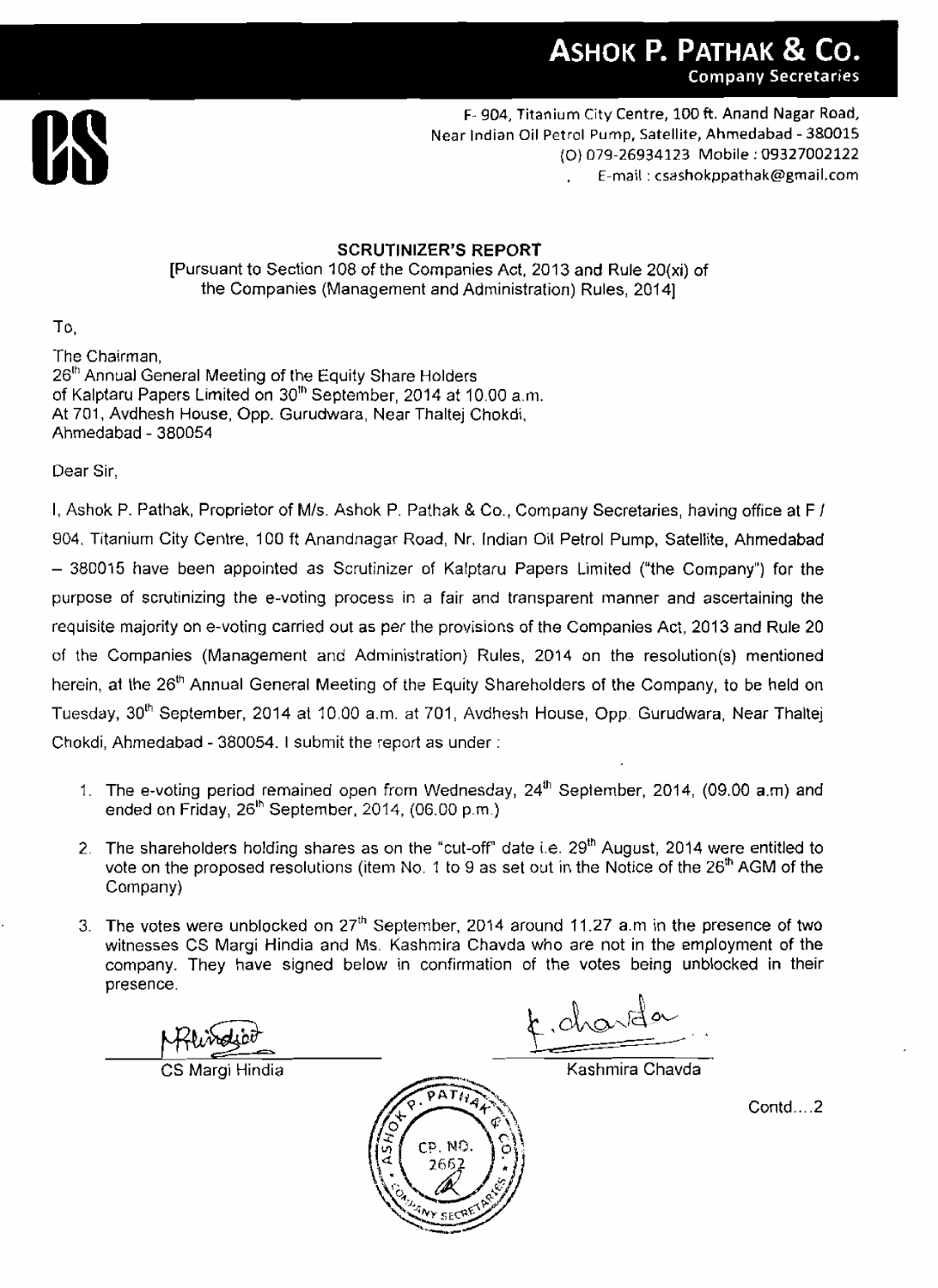

**F 904,** Titanium City **Centre,** 100 ft. **Anand** Nagar **Road,**  Near Indian Oil Petrol Pump, Satellite, Ahmeda bad - **380015**  {O) **079-26934123** Mobile : **09327002122**  t-mail : **csashokppathak@gmail.com** 

## $1121$

- **4,** Thereafter, the details containing, inter-alia, Total No, of Folios (Twenty- Three), who voted "For" and **"Against",** were downloaded from the e-voting website of Central Depository Systems Limited (http://evotingindia.co.in) :- Annexure - A
- 5. The results of the e-voting for respective Resolutions are as under :

## **ORDINARY BUSINESS**

- I **Adoption of the Audited Accounts of the company for the financial year ended on 31st March, 2014 and the reports of the Board of Directors' and Auditors' thereon.**  doption of the Audited Accounts of<br>arch, 2014 and the reports of the B<br>Voted in favour of the Resolut<br>Number of members voted through
	- (i) **Voted in favour** of the Resolution

| Number of members voted through | Number of votes cast    | % of total number   |
|---------------------------------|-------------------------|---------------------|
| electronic voting system        | in favour of resolution | of valid votes cast |
|                                 | 2686871                 | 99.999              |

## **jii)** Voted **against** the Resolution :

| Number of members voted through | Number of votes cast    | $\sqrt{ }$ % of total number |
|---------------------------------|-------------------------|------------------------------|
| electronic voting system        | in favour of resolution | of valid votes cast          |
|                                 | 20                      | 0.001                        |
|                                 |                         |                              |

#### (iii) **Invalid Votes (IV)/ Not Voted (NV):**

| Total number of members whose votes | Total number of votes |
|-------------------------------------|-----------------------|
| were declared IV/NV                 |                       |
|                                     | N11                   |
|                                     |                       |

- **2. To appoint a Director in place of Shri. Jai Kishan Gupta (having DIN 00148067), who retires by rotation and being eligible, offers himself for re-appointment.** 
	- (i) Voted **in favour** cf the *Resolution* :

| Number of members voted through | Number of votes cast    | % of total number   |
|---------------------------------|-------------------------|---------------------|
| electronic voting system        | in favour of resolution | of valid votes cast |
|                                 | 2686871                 | 99.999              |



*Contd* . **.3**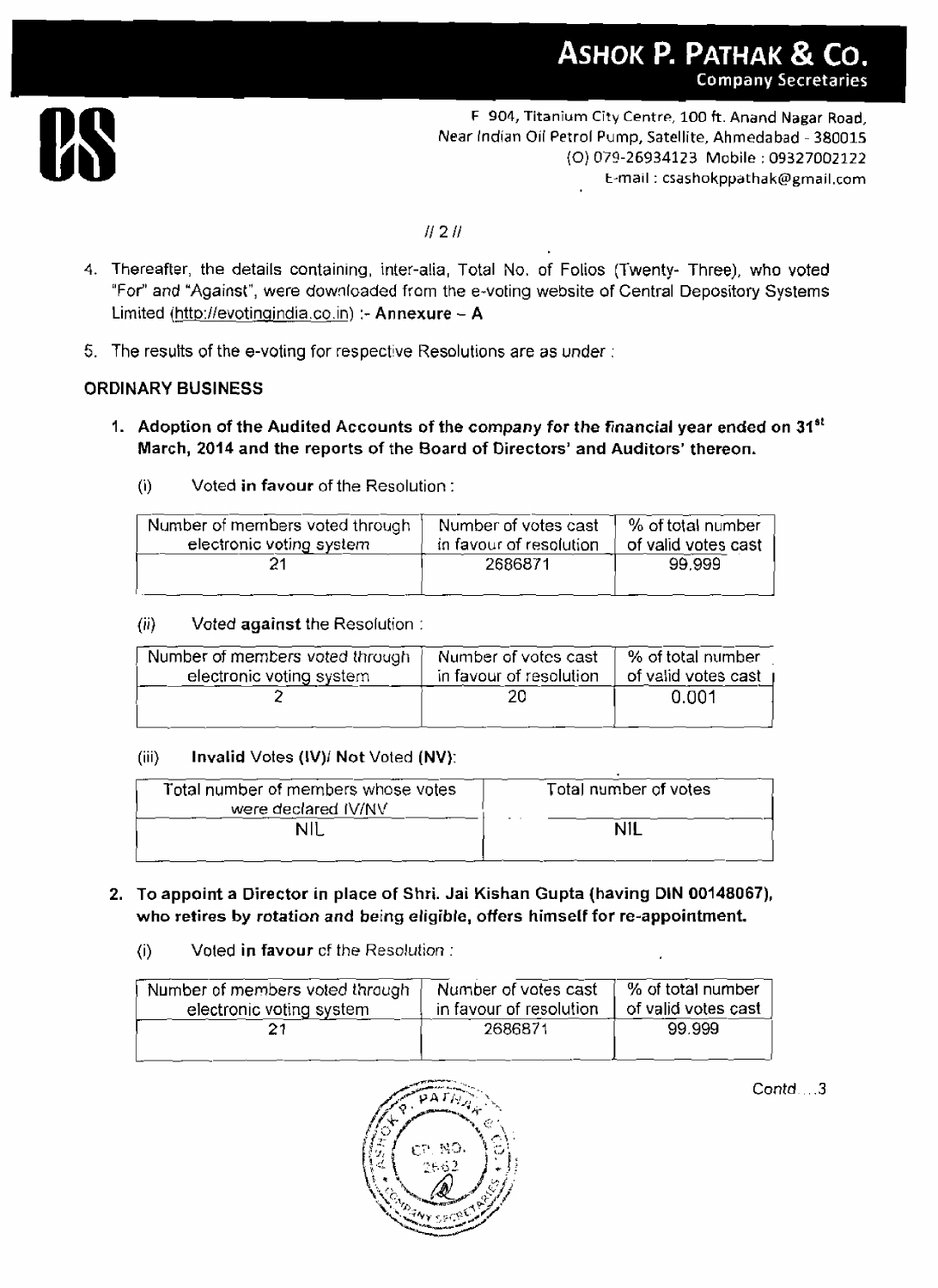

**F- 904,** Titanillm **City** Centre, **100** ft. **Anand Nagar** Road, Near Indian Oil Petrol Pump, Satellite, Ahmedabad - 380015 (0) 079-26934123 Mobile : 09327002122 , E-mail : **csashokppathak@gmail.com** 

## $1131$

## (ii) Voted against the Resolution :

| Number of members voted through | Number of votes cast    | % of total number   |
|---------------------------------|-------------------------|---------------------|
| electronic voting system        | in favour of resolution | of valid votes cast |
|                                 | 20                      | $0.001\,$           |

## (iii) Invalid Votes (IV)/ Not Voted (NV):

|       | <b>THE READS TO A REPORT OF A STATE OF A READ OF A READ OF A READ OF A READ OF A READ OF A READ OF A RE</b><br>electronic voting system | i vullibe: Ul veles casi<br>in favour of resolution |                       | וסעווועוו ושוט שי<br>of valid votes cast |
|-------|-----------------------------------------------------------------------------------------------------------------------------------------|-----------------------------------------------------|-----------------------|------------------------------------------|
|       |                                                                                                                                         | 20                                                  | 0.001                 |                                          |
| (iii) | Invalid Votes (IV)/ Not Voted (NV):                                                                                                     |                                                     |                       |                                          |
|       | Total number of members whose votes<br>were declared IV/NV                                                                              |                                                     | Total number of votes |                                          |
|       | NIL                                                                                                                                     |                                                     | <b>NIL</b>            |                                          |

- **3. To appoint Mls.** V D Aggannral & Co, Chartered **Accountants as** Statutory Auditors to hold office from the conclusion of this Annual General Meeting of the Company until the conclusion of next Annual General Meeting subject to ratification by the share holders annually and fix their **remuneration.** 
	- (i) Voted **in favour** of the Resolution :

| raggiourney the share housers annually and the their remaineration. |                                                 |                                          |  |  |
|---------------------------------------------------------------------|-------------------------------------------------|------------------------------------------|--|--|
| Voted in favour of the Resolution:<br>(i)                           |                                                 |                                          |  |  |
| Number of members voted through<br>electronic voting system         | Number of votes cast<br>in favour of resolution | % of total number<br>of valid votes cast |  |  |
|                                                                     | 2686871                                         | 99.999                                   |  |  |
| 75X.<br>Vatod against the Pecolution :                              |                                                 |                                          |  |  |

## $(ii)$  Voted against the Resolution :

| Voted against the Resolution:<br>(ii)                       |                                                 |                                          |
|-------------------------------------------------------------|-------------------------------------------------|------------------------------------------|
| Number of members voted through<br>electronic voting system | Number of votes cast<br>in favour of resolution | % of total number<br>of valid votes cast |
|                                                             | 20                                              | 0.001                                    |

## (iii) Invalid Votes (IV)I Not Voted (NV):

| Total number of members whose votes<br>were declared IV/NV | Total number of votes |  |
|------------------------------------------------------------|-----------------------|--|
| NIL                                                        | NII                   |  |
|                                                            |                       |  |



Contd.. . **.4**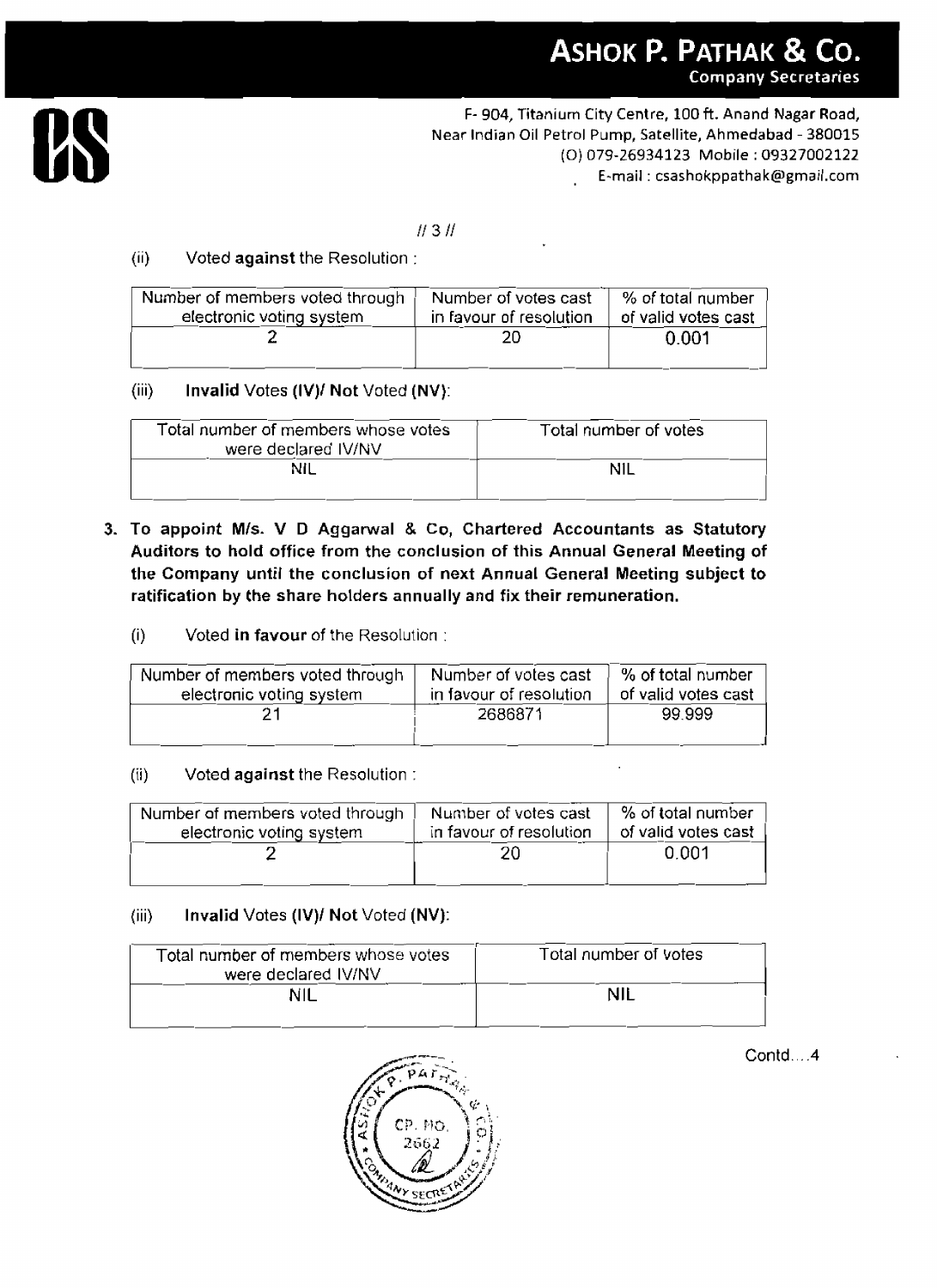

F- 904, Titanium City Centre, **100** ft. **Anand** Nagar Road, **Near** Indian Oil Petrol Pump, Satellite, **Ahmedabad** - 380015 (0) 079-26934123 Mobile : 09327002122 E-mail : **csashokppathak@gmail.com** 

 $II$  4 $II$ 

#### **SPECIAL BUSINESS** :

- **4. Shri. Shivratan Sharma having DIN 05125991, who retires by rotation at the Annual General Meeting appointed as an Independent Director** of **the Company**  to hold office for five consecutive years for a term up to 31<sup>st</sup> Annual General **Meeting to be held in the year 2019.** 
	- (i) Voted **in favour** of the Kesolution :

| Number of members voted through | Number of votes cast    | % of total number   |
|---------------------------------|-------------------------|---------------------|
| electronic voting system        | in favour of resolution | of valid votes cast |
|                                 | 2686871                 | 99.999              |

## (iij **Voted against** the Resolution :

| Number of members voted through | Number of votes cast    | % of total number   |
|---------------------------------|-------------------------|---------------------|
| electronic voting system        | in favour of resolution | of valid votes cast |
|                                 | 20                      | 0.001               |

# (iii) **Invalid** Votes **(IV)I Not** Voted **(NV):**

| electronic voting system                                   | in favour of resolution | of valid votes cast   |  |
|------------------------------------------------------------|-------------------------|-----------------------|--|
|                                                            | 20                      | 0.001                 |  |
| (iii)<br><b>Invalid Votes (IV)/ Not Voted (NV):</b>        |                         |                       |  |
| Total number of members whose votes<br>were declared IV/NV |                         | Total number of votes |  |
| NIL                                                        |                         | NIL                   |  |
|                                                            |                         |                       |  |

**5. Shri. Ramesh Chand having** DIN - **03592668, who retires by rotation at the Annual General Meeting appointed as an Independent Director of the Company to hold office for five consecutive years for a term up to 31'' Annual General Meeting to be held** in **the** year **2019.** 

## **(i)** Voted in favour of the Resolution :

| Number of members voted through | Number of votes cast    | % of total number   |
|---------------------------------|-------------------------|---------------------|
| electronic voting system        | in favour of resolution | of valid votes cast |
|                                 | 2686871                 | 99.999              |
|                                 |                         |                     |



**Contd..**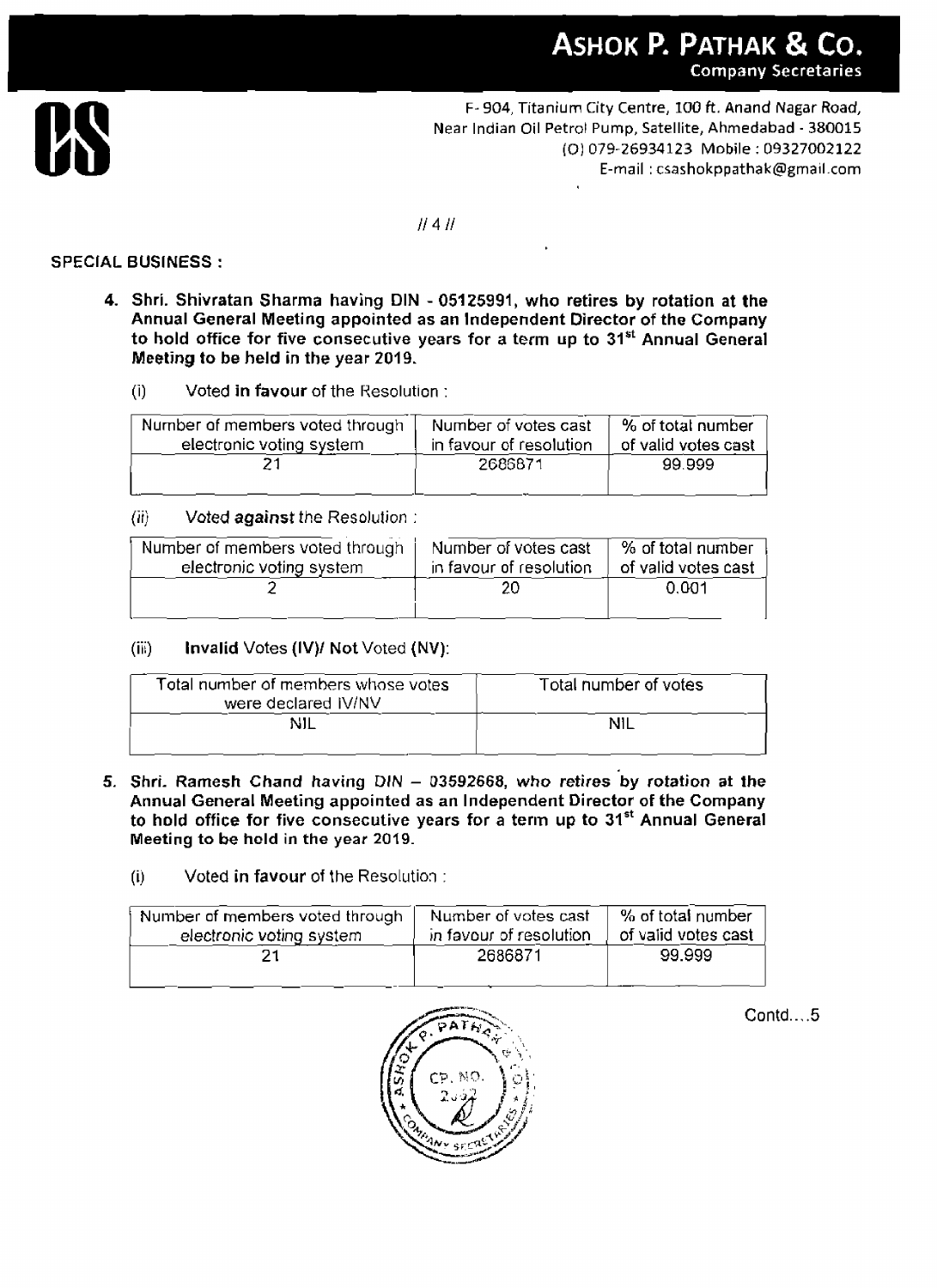

F- **904,** Titanium City **Centre, 100** ft. **Anand Nagar Road,**  Near Indian Oil Petrol Pump, Satellite, Ahmedabad - 380015 (0) 079-26934123 Mobile : 09327002122 E-mail : csashokppathak@gmaii.com

#### $11511$

# (ii) Voted **against** the Resolution :

| Number of members voted through | Number of votes cast    | % of total number   |
|---------------------------------|-------------------------|---------------------|
| electronic voting system        | in favour of resolution | of valid votes cast |
|                                 | 20                      | 0.001               |

## (iii) **Invalid** Votes **(1V)I Not** Voted **(NV):**

| Total number of members whose votes<br>were declared IV/NV                                                                                                                                                                                                                                                                                           |                         | Total number of votes |
|------------------------------------------------------------------------------------------------------------------------------------------------------------------------------------------------------------------------------------------------------------------------------------------------------------------------------------------------------|-------------------------|-----------------------|
| <b>NIL</b>                                                                                                                                                                                                                                                                                                                                           |                         | <b>NIL</b>            |
| Shri. Paresh Pandya, Director having DIN - 01415525, who retires by rotation at<br>the Annual General Meeting appointed as an Independent Director of the<br>Company to hold office for five consecutive years for a term up to 31 <sup>st</sup> Annual<br>General Meeting to be held in the year 2019.<br>Voted in favour of the Resolution:<br>(i) |                         |                       |
|                                                                                                                                                                                                                                                                                                                                                      | Number of votes cast    | % of total number     |
| Number of members voted through                                                                                                                                                                                                                                                                                                                      |                         |                       |
|                                                                                                                                                                                                                                                                                                                                                      | in favour of resolution | of valid votes cast   |
| electronic voting system<br>21                                                                                                                                                                                                                                                                                                                       | 2686871                 | 99.999                |
| (ii)<br>Voted against the Resolution:                                                                                                                                                                                                                                                                                                                |                         |                       |
| Number of members voted through                                                                                                                                                                                                                                                                                                                      | Number of votes cast    | % of total number     |
| electronic voting system                                                                                                                                                                                                                                                                                                                             | in favour of resolution | of valid votes cast   |

- **6. Shri. Paresh Pandya, Director having DIN 01 41 5525, who retires by rotation at the Annual General Meeting appointed as an Independent Director of the Company to hold office for five consecutive years for a term up to 31st Annual General Meeting to be held in** the **year 2019.** 
	- (i) Voted in **favour** of the Resolution :

| Number of members voted through | Number of votes cast    | % of total number   |
|---------------------------------|-------------------------|---------------------|
| electronic voting system        | in favour of resolution | of valid votes cast |
|                                 | 2686871                 | 99.999              |
|                                 |                         |                     |

## (ii) Voted against the Resolution :

| Number of members voted through | Number of votes cast    | % of total number   |
|---------------------------------|-------------------------|---------------------|
| electronic voting system        | in favour of resolution | of valid votes cast |
|                                 | 20                      | 0.001               |

# (iii) **Invalid** Votes **(IV)I Not** Voted **(NV):**

| Total number of members whose votes<br>were declared IV/NV | Total number of yotes |
|------------------------------------------------------------|-----------------------|
| NIL                                                        |                       |



Contd....6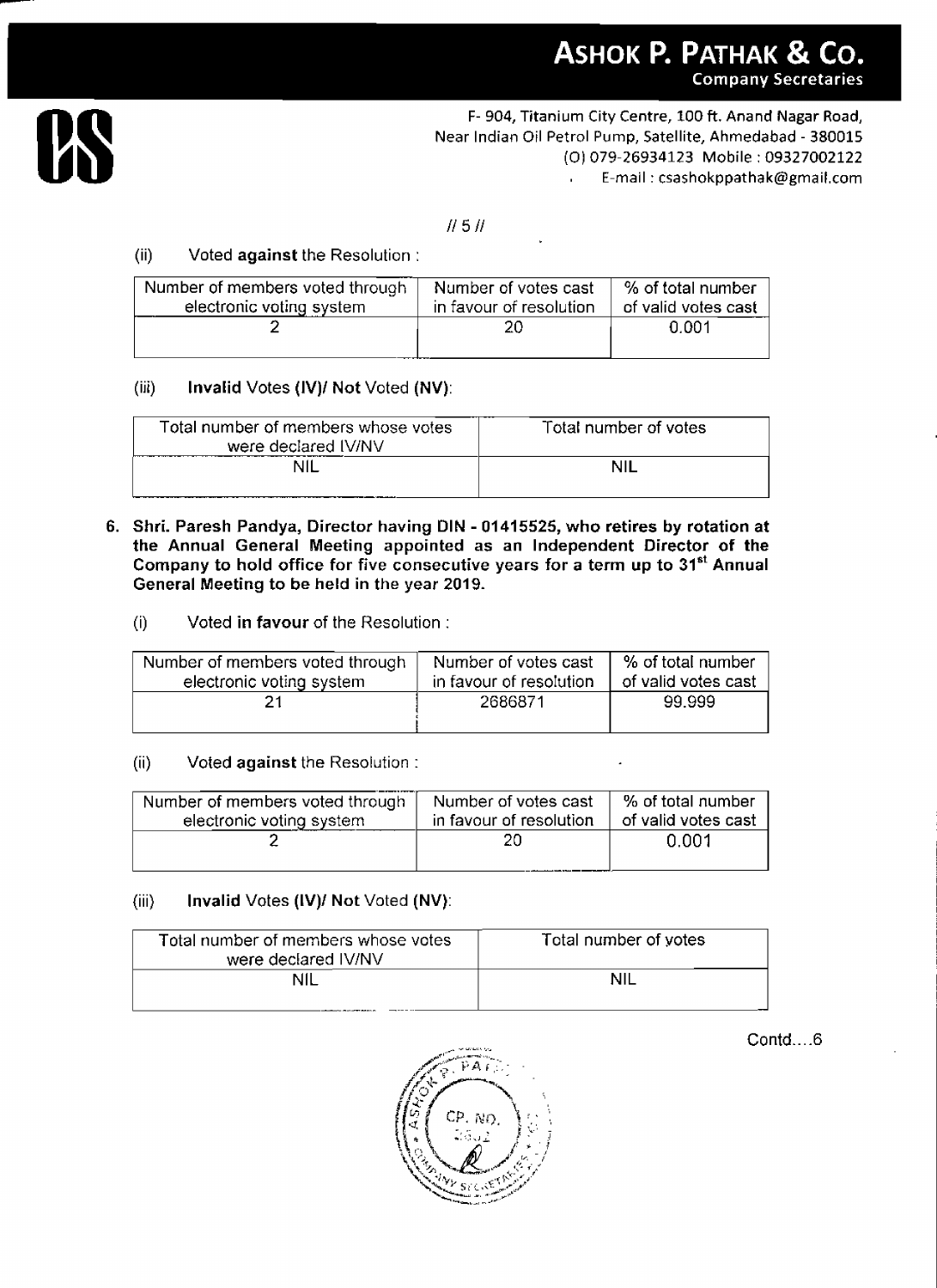

F- 904, Titanium City Centre, 100 ft. **Anand Nagar Road, Near** Indian Oil Petrol Pump, Satellite, **Ahmedabad** - 380015 (0) **079-26934123** Mobile : **09327002122**  E-mail : **csashokppathak@gmail.com** 

#### $H$  6 $H$

# **7. Authority to Board to exercise Borrowing Powers under section 180(l)(c).**

#### ji) Voted **in favour** of the Resolution :

| Authority to Board to exercise Borrowing Powers under section 180(1)(c).                                                                                   |         |        |
|------------------------------------------------------------------------------------------------------------------------------------------------------------|---------|--------|
| $\{ii\}$<br>Voted in favour of the Resolution:                                                                                                             |         |        |
| % of total number<br>Number of members voted through<br>Number of votes cast<br>electronic voting system<br>in favour of resolution<br>of valid votes cast |         |        |
|                                                                                                                                                            | 2686871 | 99.999 |

#### (ii) **Voted against** the Resolution :

| , 11 J<br>voted against the resolution.                     |                                                 |                                          |
|-------------------------------------------------------------|-------------------------------------------------|------------------------------------------|
| Number of members voted through<br>electronic voting system | Number of votes cast<br>in favour of resolution | % of total number<br>of valid votes cast |
|                                                             | 20                                              | 0.001                                    |

## **(iir) Invalid** Votes **(IV)I Not** Voted **(NV):**

| Number of votes cast<br>in favour of resolution | Y <sub>o</sub> of total number<br>of valid votes cast |
|-------------------------------------------------|-------------------------------------------------------|
| 20                                              | 0.001                                                 |
| Invalid Votes (IV)/ Not Voted (NV):             |                                                       |
| Total number of members whose votes             | Total number of votes                                 |
|                                                 | <b>NIL</b>                                            |
|                                                 |                                                       |

## **8. Authority to board under section 186.**

## (i) **Voted in favour** of the Resolution :

| Number of members voted through | Number of votes cast    | % of total number   |
|---------------------------------|-------------------------|---------------------|
| electronic voting system        | in favour of resolution | of valid votes cast |
|                                 | 2686871                 | 99.999              |

#### (ii) Voted against the Resolution :

| Number of members voted through | Number of votes cast    | % of total number   |
|---------------------------------|-------------------------|---------------------|
| electronic voting system        | in favour of resolution | of valid votes cast |
|                                 |                         | 0.001               |
|                                 |                         |                     |

 $Contd...$  7

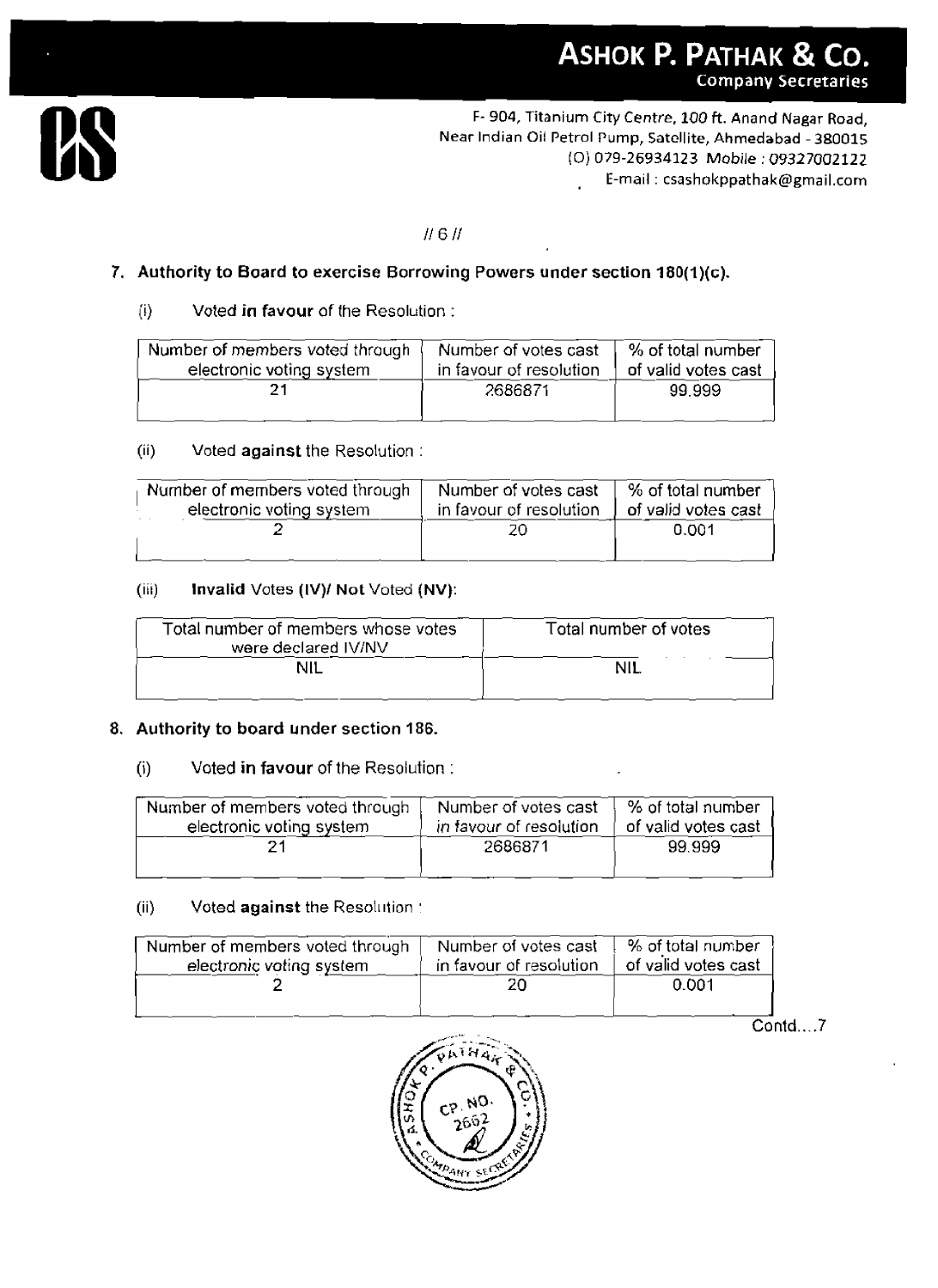

F- 904, Titanium City Centre, 100 ft. Anand Nagar Road, Near Indian Oil Petrol Pump, Satellite, **Ahmedabad** - 380015 (0) 079-26934123 Mobile : 09327002122 E-mail : csashokppathak@gmail.com

## $H 7 H$

# (iii) **Invalid** Votes **(IV)I Not** Voted **(NV):**

| Total number of members whose votes<br>were declared IV/NV | Total number of votes |
|------------------------------------------------------------|-----------------------|
| <b>NIL</b>                                                 |                       |

#### **9. Adoption of new set of articles of association containing regulations in conformity with the Companies Act, 2013 pursuant to section 14.**

(i) Voted **in favour** of the Resolution :

| Number of members voted through | Number of votes cast    | % of total number   |
|---------------------------------|-------------------------|---------------------|
| electronic voting system        | in favour of resolution | of valid votes cast |
|                                 | 2686871                 | 99.999              |

(ii) Voted **against** the Resolution :

| Number of members voted through | Number of votes cast    | % of total number   |
|---------------------------------|-------------------------|---------------------|
| electronic voting system        | in favour of resolution | of valid votes cast |
|                                 | 20.                     | 0.001               |

## (iii) **Invalid** Votes **(1V)I Not** Voted (NV):

| Total number of members whose votes<br>were declared IV/NV | Total number of votes |
|------------------------------------------------------------|-----------------------|
|                                                            | NIL.                  |

6. The Register, all other papers and relevant records relating to electronic voting shall remain in our safe custody until the Chairman considers, approves and signs the Minutes of the aforesaid Annual General Meeting and the same are handed over to the Managing Director / Compliance Officer for safe keeping.

Thanking you,

Yours faithfully,

For, Ashok P. Pathak & Co. **Company Secretaries** 

Proprietor<br>ACS 9939 CP 2662



Place : Ahmedabad Date : 2910912014